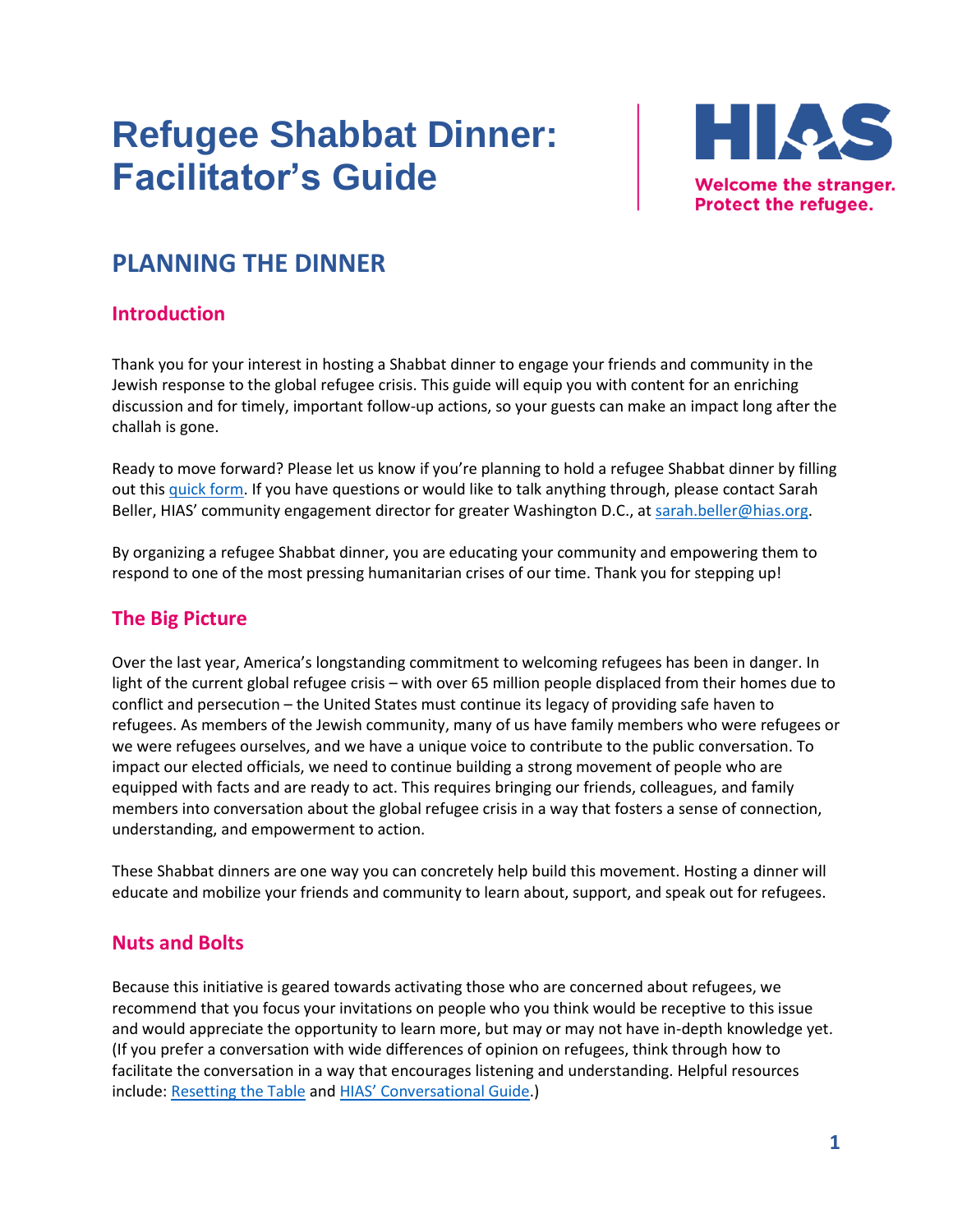Plan the dinner by: setting a date, time, and location; inviting friends and community members; letting them know what to expect; planning the menu or potluck; reviewing the facilitator guide; and printing the handouts. We are happy to hop on the phone with you to give any guidance needed. Please contact Sarah Beller a[t sarah.beller@hias.org](mailto:sarah.beller@hias.org) with any questions.

Unfortunately, at this time, HIAS cannot provide introductions to local refugees, but we encourage you to read refugee stories as part of the dinner, if you are interested. You can find stories of contemporary refugees on [HIAS' blog](https://www.hias.org/blog) or through [the United Nations High Commissioner for Refugees' \(UNHCR\)](http://stories.unhcr.org/)  [website.](http://stories.unhcr.org/)

There is an organization, OneTable, that helps millennials host and attend unique Shabbat dinners and provides coaching and modest funding to approved hosts. If you are interested in hosting your dinner through OneTable's online platform, we encourage you to learn more and [apply here.](https://onetable.org/become-a-host/)

Once again, please let us know you're planning to hold a refugee Shabbat dinner by filling out thi[s quick](https://docs.google.com/forms/d/e/1FAIpQLSfXklZvkJ1oNe8S8LZlAgh6WWuT_mcE5M2KHwdyyA2BdeYABw/viewform?usp=sf_link)  [form.](https://docs.google.com/forms/d/e/1FAIpQLSfXklZvkJ1oNe8S8LZlAgh6WWuT_mcE5M2KHwdyyA2BdeYABw/viewform?usp=sf_link) We can send you stickers and buttons that say "My People Were Refugees Too." Please request these through the form at least two weeks before the date of your dinner.

Of course, let us know how your dinner goes! Please give us your feedback through [this quick form.](https://docs.google.com/forms/d/e/1FAIpQLSdOHHtYamSyYRGdQDhvtZY1TIuag06poNsZuwYcDmwIGbguoA/viewform)

# **THE DINNER**

# **Setting the Table**

Begin with introductions. You can start by welcoming everyone and sharing a bit about why discussing the global refugee crisis is important to you and why you have chosen to host this dinner. Reflect on your family's story of coming to the United States and/or the Jewish values and history that undergird your support for contemporary refugees. Then, invite your guests to introduce themselves by sharing a sentence or two about why they chose to come to your dinner.

If you're planning to recite Shabbat blessings, now would be the time to do that.

Over challah and appetizers, ground your dinner guests in a shared understanding of the global refugee crisis by reviewing HIAS' "[Helpful Definitions and Top 5 Facts](https://www.hias.org/sites/default/files/definitions_and_top_5_facts.pdf)" handout. Take turns reading the definitions and facts aloud. Highlight who refugees are: men, women, and children forced to flee for their lives due to violence and persecution.

### **Core Content Options**

After you have reviewed the definitions and facts about the global refugee crisis, choose from one of the core content options below. Choose your core content option based on who's sitting around your table and their level of engagement with refugee issues. Options 1 and 2 work best for groups who may just be starting to think about this issue. Option 3 works best for groups that may have already started to advocate for refugees.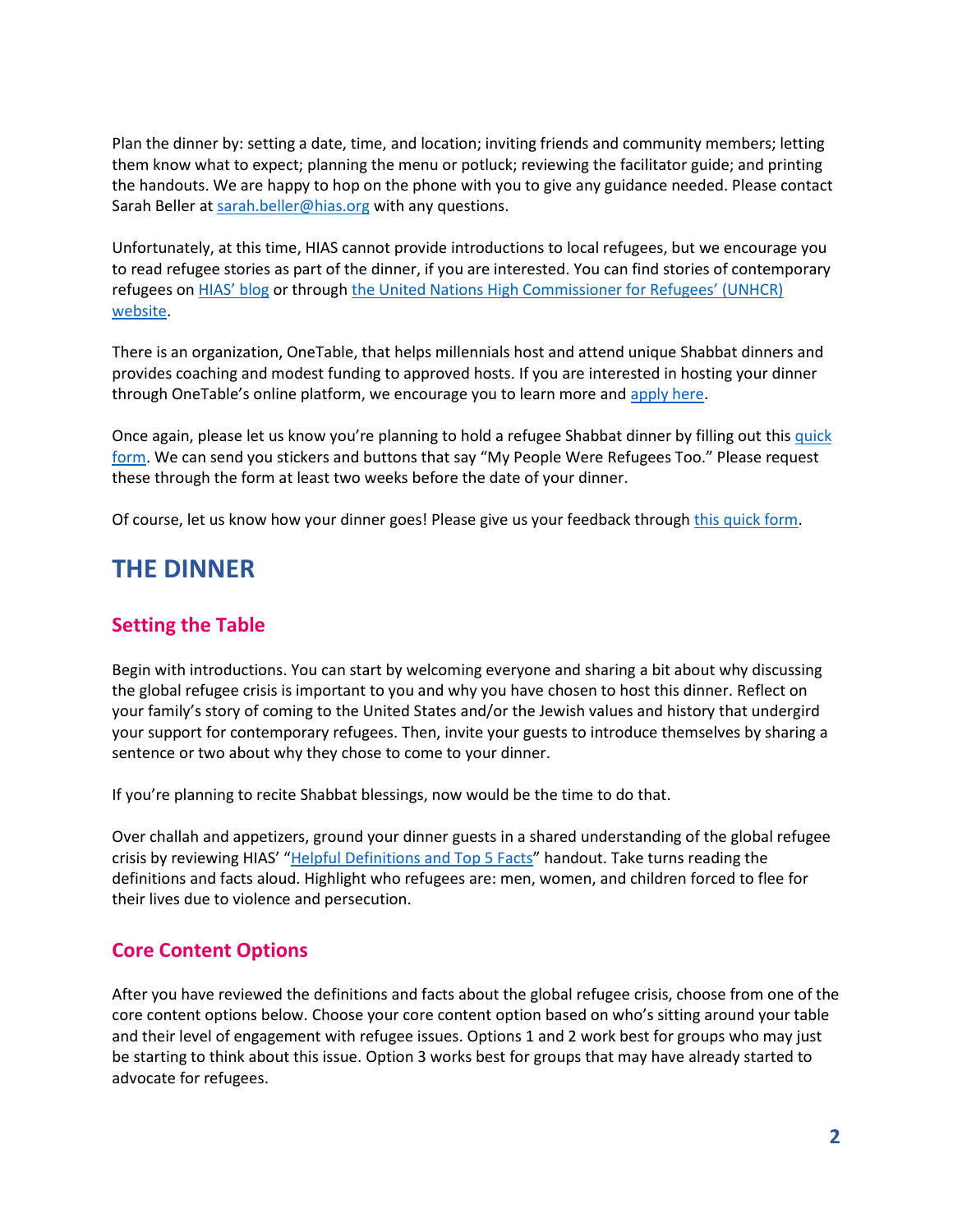We suggest discussing this content as you eat your main course.

#### **Option 1: Refugee Poetry and Art**

This core content option allows you to introduce the stories of refugees to your guests using their own words about and illustrations of their experiences.

Start by passing out a printed copy of spoken word artist and Somali refugee Abdi "Phenomenal" Farah's piece "[More than Heroes](https://www.hias.org/sites/default/files/abdi_phenomenal_farah_spoken_word.pdf)." Take turns reading. If it is convenient and consistent with your Shabbat practice, you could also watch [this YouTube clip](https://www.youtube.com/watch?v=FOBBWRfDiPU) of the piece.

After you read the handout and/or watch the clip, discuss the following question about his first piece, "More than Heroes":

*What themes did you notice were the focus of Farah's spoken word piece? Did this surprise you?*

Next, distribute copies of the "[Refugee Voices: An Exploration of Refugee Art](https://www.hias.org/sites/default/files/refugee_voices_-_an_exploration_of_refugee_art.pdf)" handout, ask guests to find a *chevruta* (study partner), look at the art and poetry, and discuss the questions on the handout with their *chevruta*.

> If you're interested in bringing in some more resources, take a look at this additional poetry and spoken word created by refugees:

- 1. "[Home](http://seekershub.org/blog/2015/09/home-warsan-shire/)" by Warsan Shire
- 2. "[The Icebreaker](http://brittlepaper.com/2015/11/icebreaker-yovanka-paquete-perdigao-african-poem/)" by Yovanka Perdigao
- 3. [Collected poetry by child refugees](http://www.unhcr.ca/wp-content/uploads/2014/10/poetry_book.pdf)
- 4. "[Refuge](https://www.youtube.com/watch?v=0uWqV31QqLo)" by JJ Bola

#### **Option 2: Text Study – "What Is Our Obligation To The Stranger?"**

This core content option takes guests through a fully guided text study on the Jewish values that undergird our responsibility to welcome the stranger. It also incorporates secular texts and can be done regardless of your group's Jewish text study experience.

Begin by explaining that you are going to spend the next half hour exploring some texts that illuminate the Jewish responsibility to welcome the stranger. Next, ask guests to find a *chevruta* (study partner). Hand out th[e source sheet.](https://www.hias.org/sites/default/files/text_study_-_what_is_our_obligation_to_the_stranger.pdf) Instruct everyone to use the text navigator on the front page to move through the text study, beginning with the pink source in the middle from Genesis 18:1-8 and then choosing and focusing on 1-2 of the blue commentaries using the prompt questions as a guide for conversation. The text navigator suggests that *chevrutot* spend 5 minutes on the main text, 3-5 minutes skimming the commentaries, and 10 minutes discussing the commentaries they selected.

This text study is meant to be a jumping off point. Depending on how much time you want to spend on this, you can encourage *chevrutot* to discuss fewer or more of the commentaries, as the questions for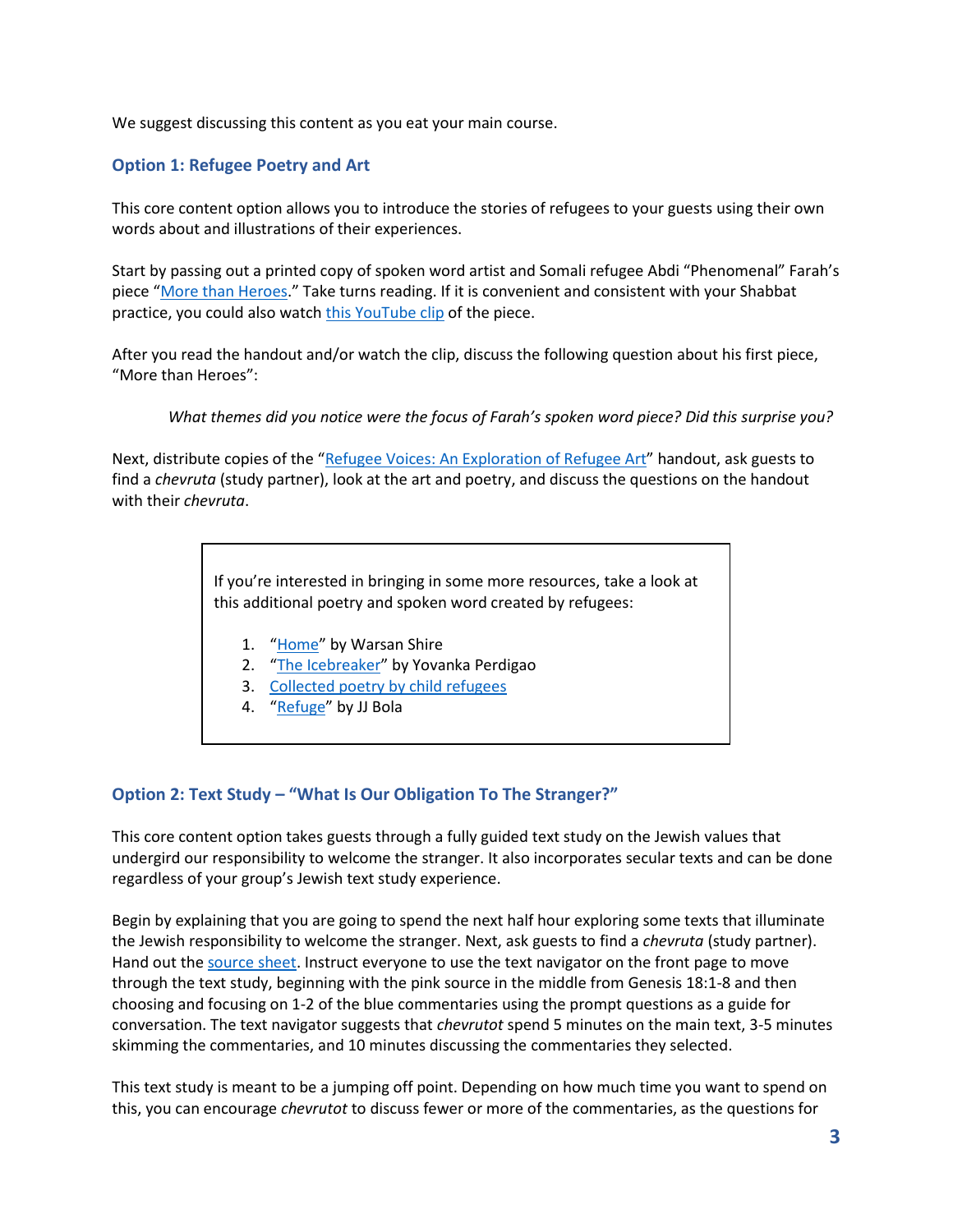each commentary text are printed for everyone to see. Certainly encourage your guests to take the text study with them and to return to it to continue deepening their learning on this topic.

After 20 minutes, wrap up the discussion by bringing everyone back together and asking them to reflect together on the following question for 5-10 minutes, referencing the texts they have just studied.

*Given what you have read about the Jewish responsibility to welcome the stranger, how might you act on the values or concepts communicated by these texts?* 

Strongly encourage your guests to reference specific texts and the values and concepts in those sources.

#### **Option 3: How to Talk about Refugees with Family and Friends**

This core content option works best for a group that is already energized about and engaged in helping refugees.

Acknowledge to your guests that it can be quite difficult to approach certain friends and family about U.S. policy towards refugees. Sometimes people express concerns about the impact of welcoming refugees to the United States, and others may even make disparaging remarks. Offer that we can be advocates for refugees not only through our political activism but also in our closest relationships when we take a few minutes to listen to another person's perspective, provide basic facts about the global refugee crisis, address prejudice, and talk about the issue in a Jewish context. Explain that tonight you will address how to have these conversations and practice with one another.

Ask guests to share about a difficult conversation they have had about refugee policy or a remark they have heard about refugees to which they were unsure how to respond. Next, hand out the Guide to [How To Talk about Refugees with Family and Friends](https://www.hias.org/sites/default/files/conversational_guide_to_how_to_talk_about_refugees_with_family_and_friends.pdf) and read aloud from the front side with the four building blocks for crafting these conversations.

Next, ask guests to pair up, skim the questions on the back of the guide, and choose one question that they want to practice answering for a total of 10 minutes – 5 minutes per partner. As the host, you may want to alert your guests at the 5-minute mark so they can switch roles. Encourage them to actually do a role play, rather than indicate what they might say in a hypothetical conversation.

Finish up by debriefing how the practice conversations went and ask a couple of people to share personal stories of tools they have found useful in difficult conversations, particularly about refugees.

### **Call to Action**

HIAS is always advocating to our elected officials on behalf of refugees, and we invite you to wrap up your dinner by offering your guests a quick update on our latest action campaign. Please contact Sarah Beller a[t Sarah.Beller@hias.org](mailto:Sarah.Beller@hias.org) for more information, and [click](http://www.hias.org/take-action) here for more information about our current action alert.

As you conclude the content-driven portion of the evening, over dessert, you can also offer a couple of additional suggestions for ways your guests might take further action. Here is some sample language: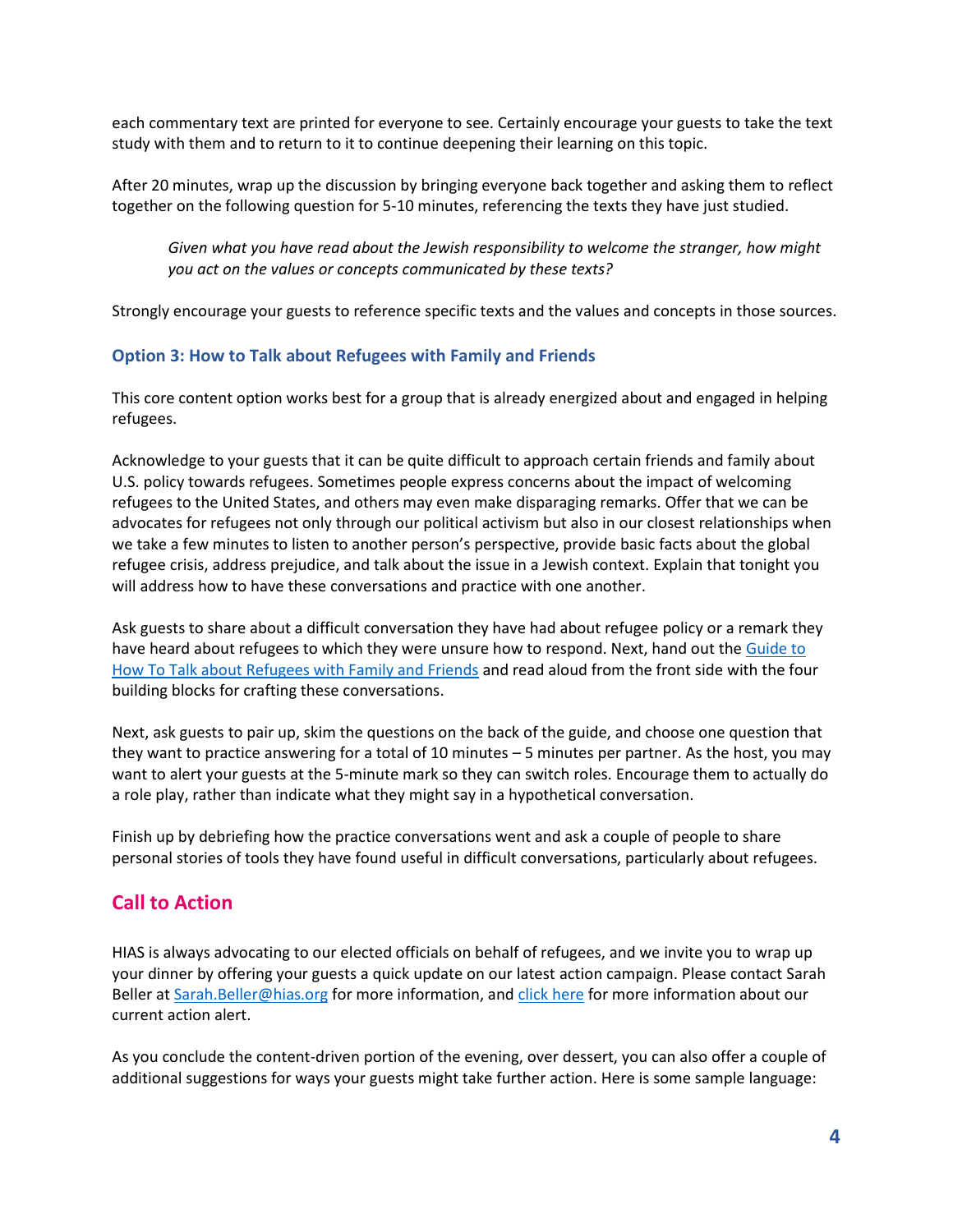- 1. Educate family and friends about the global refugee crisis using the resources on HIAS' resource page a[t www.hias.org/resources.](http://www.hias.org/resources)
- 2. Volunteer locally to help refugees and asylum seekers in the D.C. area. More info at [www.hias.org/volunteer.](http://www.hias.org/volunteer)
- 3. Advocate for refugees by signing HIAS' latest action alert at [www.hias.org/take-action.](http://www.hias.org/take-action)
- 4. (*If applicable*) Join HIAS' 20s and 30s action network in D.C. This is a chance to make an ongoing impact on U.S. refugee policy through timely, strategic advocacy led by you and your peers – and a way to connect with other values-driven Jewish millennials who care about the safety and dignity of people seeking safe haven from persecution and violence. To join the network, fill out the HIAS D.C. Involvement Form a[t www.hias.org/dcinvolvement](http://www.hias.org/dcinvolvement) and be sure to check off "Advocacy."
- 5. Donate to support refugees in the United States and around the world at [www.hias.org/donate.](http://www.hias.org/donate)
- 6. Join th[e Jews for Refugees Facebook group.](https://www.facebook.com/groups/1180039398716328/)
- 7. Share what you experienced tonight by posting on social media with the hashtag #JewsForRefugees or #RefugeesWelcome to help amplify your support for refugees.

#### **Because things change so quickly, and there are many ways to support refugees, please contact Sarah Beller at [Sarah.Beller@hias.org](mailto:Sarah.Beller@hias.org) the week before your dinner for the most up-to-date language.**

Additionally, invite your guests to plug into the refugee response locally and nationally by filling out the HIAS D.C. Involvement Form at [www.hias.org/dcinvolvement.](http://www.hias.org/dcinvolvement)

Remind everyone that you will follow up by email in the coming days with links to the websites and resources you've mentioned.

Finally, read the "[Blessing for Welcoming](https://www.hias.org/sites/default/files/blessing_for_welcoming.pdf)" together – if you have space, consider gathering in a circle – and thank everyone for taking the time to become engaged with the global refugee crisis.

# **FOLLOWING UP ON THE DINNER**

### **Text for Follow-up Email**

(*Feel free to edit this text with your own greetings and reflections*.)

Dear *[Guest's Name],*

It was great to see you at our Shabbat dinner on the global refugee crisis. I hope you found it interesting and thought-provoking. I'd be happy to hear your feedback!

If you are inspired to take action, here are **a few things you can do right now**: